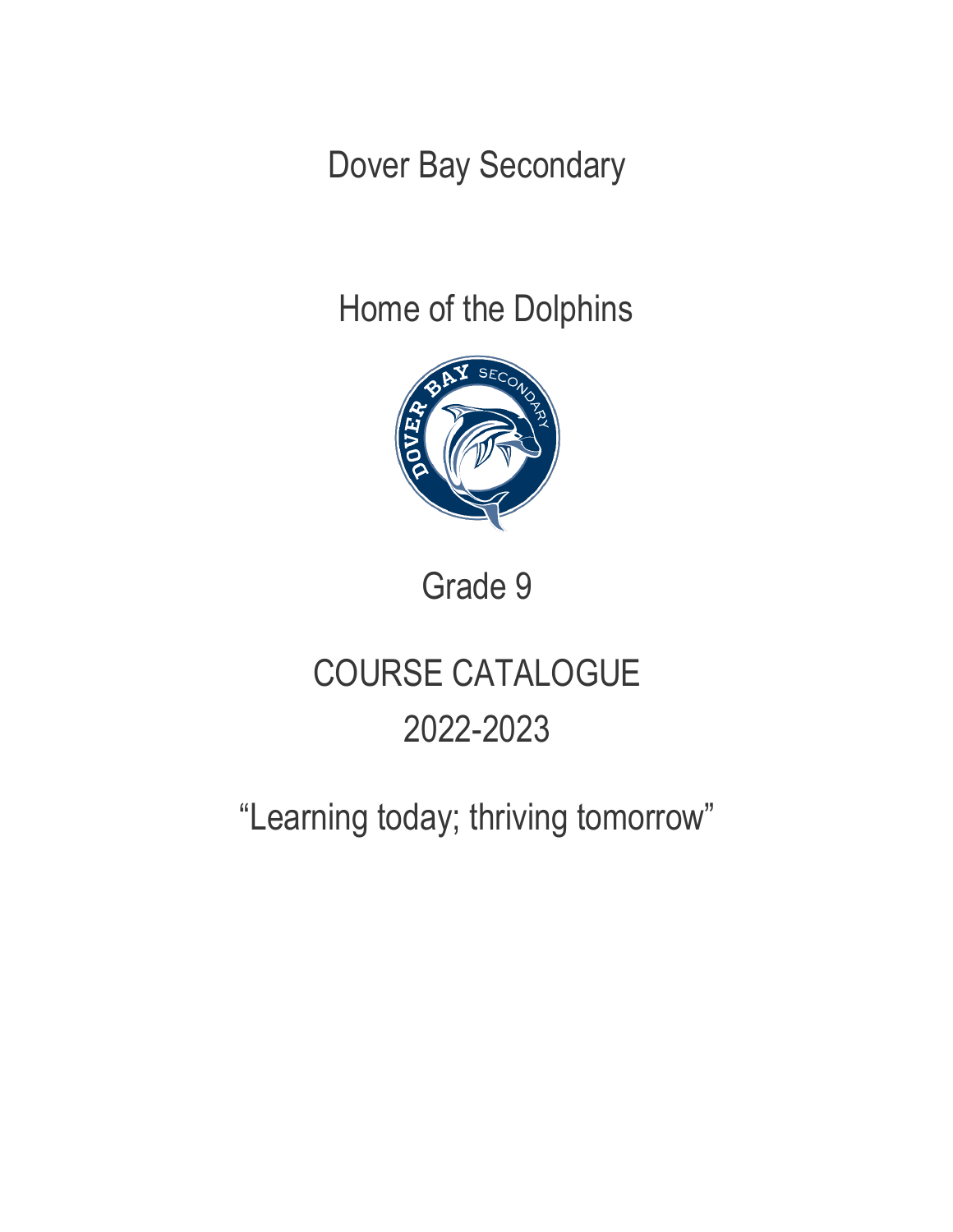# CORE PROGRAM

The Grade 9 program focusses on sound foundations of literacy and numeracy while supporting the development of students who are competent thinkers and communicators, and who are personally and socially competent in all areas of their lives. British Columbia's curriculum honors the ways in which students think, learn, and grow, and prepares them for a successful lifetime of learning where ongoing change is constant.

All Grade 9 Students will take **five core** courses: As well as **three elective** courses:

- Humanities 9 (English 9 and Social Studies 9) Elective
- Math 9 **Elective**
- Science 9 Elective
- Physical and Health Education 9
- Career Education 9

#### **HUMANITIES 9**

Humanities 9 is a yearlong course that combines elements of both English and Social Studies 9 curricula. Students will learn about the 4 pillars of Humanities: culture/society, economy/technology, politics/law, and environment. Through a balanced literacy approach that includes different instructional methods, including inquiry, students will focus on the core competencies: Reading and Viewing, Oral Language (Speaking and Listening), and Writing and Representing.

#### **MATHEMATICS 9**

This course reviews arithmetic skills, provides for additional understanding of real numbers and the associated algebra, graphing in two dimensions, solving equations and formulas, extends geometric concepts, examines applications of numbers, algebra, and geometry, and has emphasis on problem-solving.

# **SCIENCE 9**

Building on laboratory skills and the methods of scientific inquiry introduced in Science 8, students discover some of the more basic principles of atomic theory, the flow of electrons, reproduction, and the cycling of matter and energy in nature, through experimentation and class activities. Inquiries in science provide specific opportunities for students to learn by questioning and predicting, planning and conducting, processing and analyzing data, evaluating, and by communicating.

# **PHYSICAL & HEALTH EDUCATION 9**

This healthy learning course places an emphasis on physical movement and skill development, along with education and discussion on healthy living – active lifestyle and healthy eating habits, healthy relationships, safety and injury prevention and substance abuse/misuse.

# **CAREER EDUCATION 9**

Career Education 9 is a yearlong course that focusses on personal development, connections to the community and creating career plans. Important topics include goal setting, the value of work and volunteering, mentorship, the labour market and how the choices we make impact our career paths. Skill development will focus on self-assessment, decision making strategies and reflection. This course is offered outside the regular timetable so students will be asked to compete related work in their classes, attend guest speakers and participate in career fairs.

- 
- 
- 
-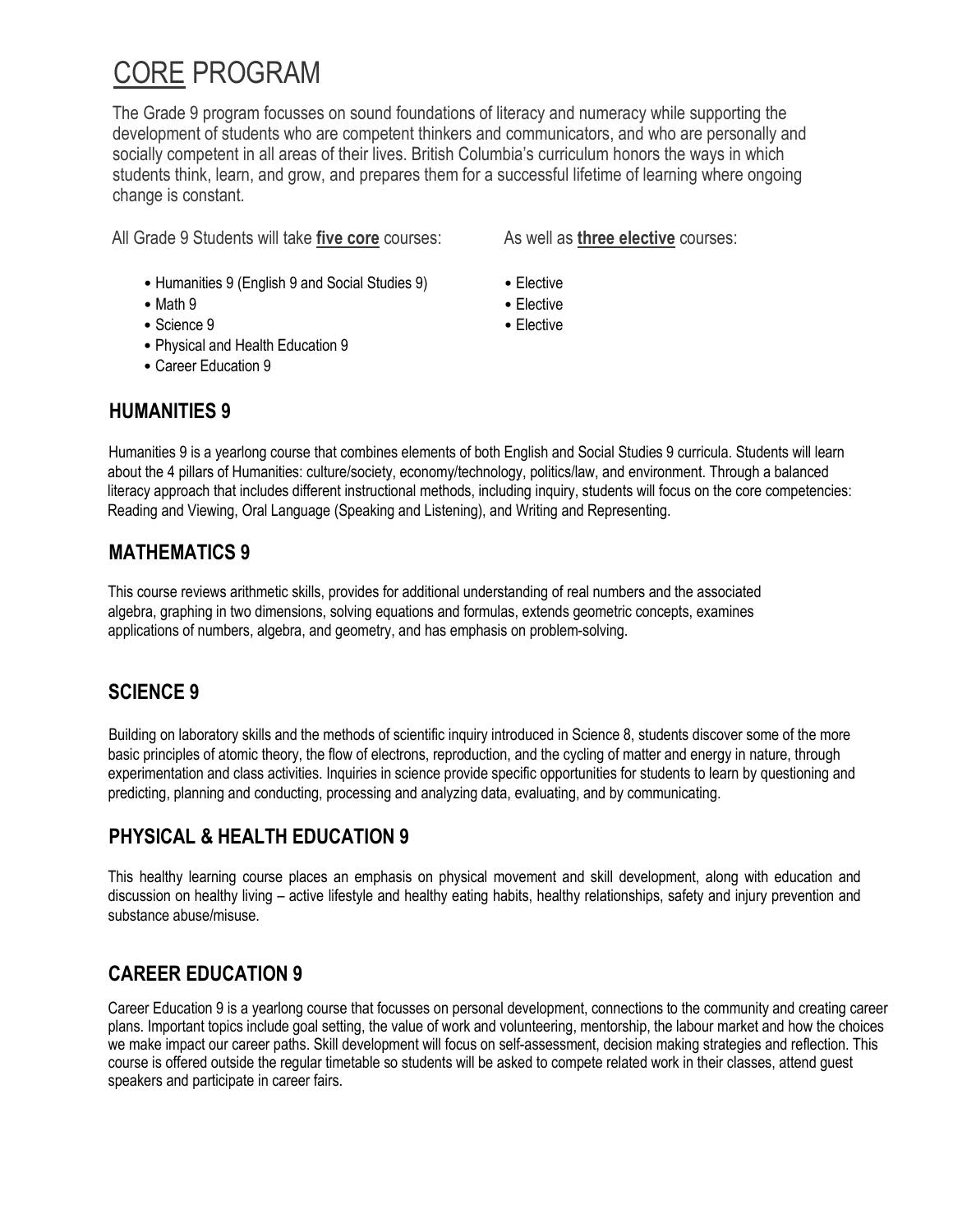# Applied Design, Skills and Technologies Electives

The Applied Design, Skills, and Technologies (ADST) curriculum fosters the development of the skills and knowledge that will support students in developing practical, creative, and innovative responses to everyday needs and challenges. Through design and creation, that includes skills and concepts from traditional and First Peoples practice, from the existing disciplines of Business Education, Home Economics and Culinary Arts, Information and Communications Technology, and Technology Education, students gain understanding of how to apply their skills to both finding challenges and solving them in creative.

Students will have **three electives** from the choices below.

# **PERFORMING ARTS ACADEMY 9**

Dover Bay Secondary's Fine Arts Department offers a Performing Arts Academy. This course is designed for aspiring actors who wish to participate in an enriched educational experience of performing arts education.

The program offers students with a focus on performing the opportunity to further develop their acting skills and knowledge in theatre and film toward a high level of excellence. In addition, students will develop competitive auditioning skills and a professional portfolio to prepare them for career and education opportunities in the performing arts.

## **TEXTILES 9**

This is an introductory course for Grade 9 students who have an interest in textiles and learning how to sew. Students will explore the design process and will learn that complex tasks may require multiple hand sewing skills and/or machine tools and technologies. Students will have the opportunity to design and construct a pin cushion, PJ pants, hoodie, gift bag, stuffed toy, and Coast Salish weaving. Additionally, students will also consider ways to minimize waste and their impact on the environment.

#### **FOOD STUDIES 9**

Students is this course will develop the knowledge, skills, and attitudes necessary to use a variety of food-preparation techniques to prepare nutritious, tasty, attractive foods in a cost and time effective manner. They will access a variety of information to support relevant Foods and Nutrition topics. Students will then apply the principles of nutrition to their own food/lifestyle choices. Global issues relate to food production and consumption will be addressed. Lastly, students will develop the knowledge, skills, and attitudes necessary for effective communication and teamwork.

#### **WOODWORK 9**

Woodwork 9/10 builds on the skills and habits learned in Woodwork 8, where students were provided with an introduction to the design process, as well as the essential skills and habits required to use woodworking tools and machinery safely and correctly, including procedures for processing lumber and common joinery and finishing techniques. Students will complete a mandatory project (changes each year), an exploratory design project using reclaimed wood, a lathe-turned project, and at least one personal project.

#### **POWER TECHNOLOGY 9**

Are you interested in everything to do with machines and metal? This one semester course will introduce students to the world of single cylinder engines, welding and metal fabrication. This project-based course leads directly into: Auto Mechanics 10 / Metal Work and Fabrication 10.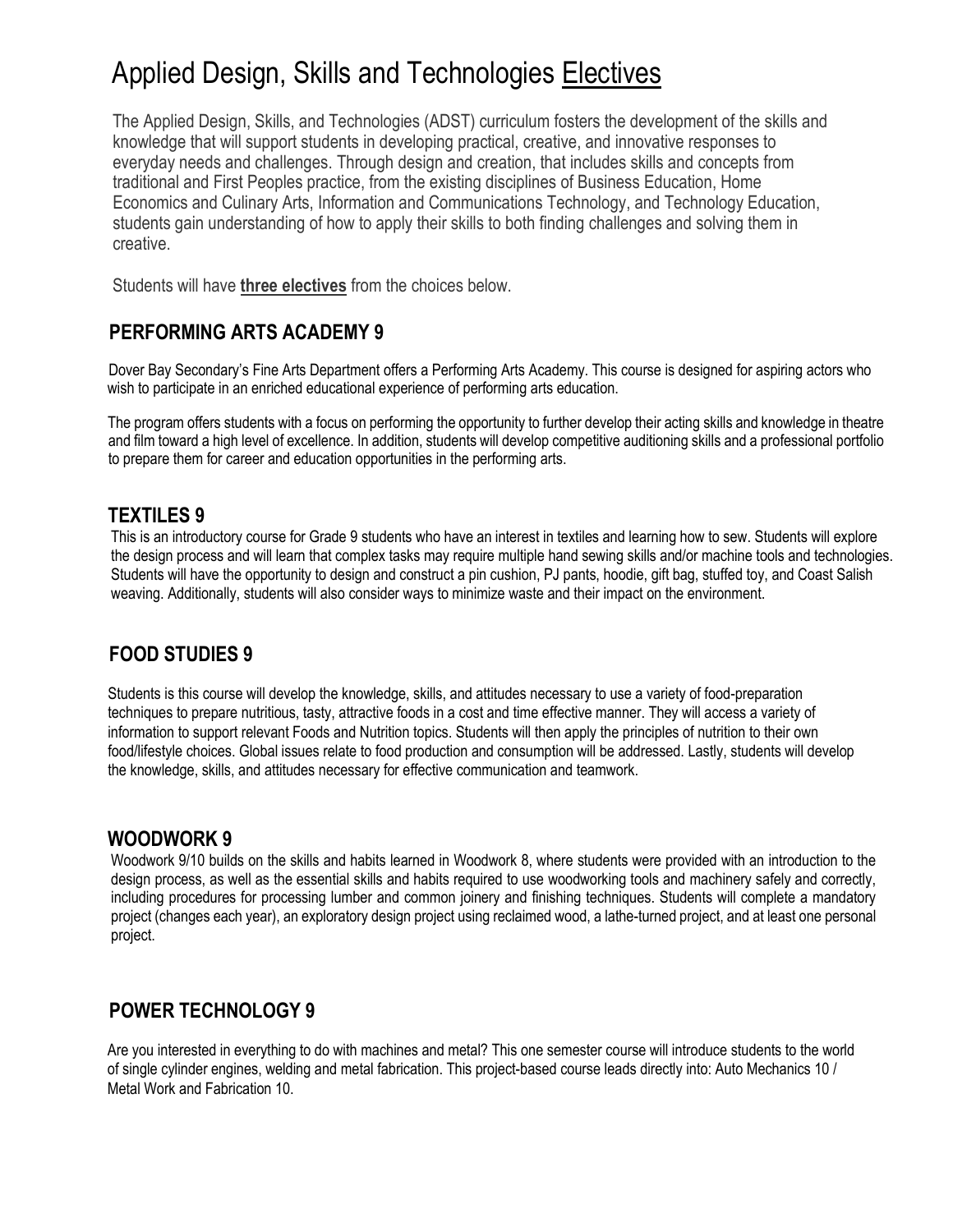## **DRAFTING 9**

This introductory course is designed to prepare each student for potential careers in Interior or Exterior design, Engineering or Architecture – or just for fun. Using the latest in 3D software by AutoCAD, students will design homes, commercial spaces, parks and recreation areas. Using other features of these professional programs, we can explore areas in Engineering as well. Bring your creative and artistic ideas.

# **ART 9**

Art 9 is the second level of foundation art skills. Design knowledge and drawing skills enhance and encourage personal expression. Activities include painting and drawing, sculpture, printmaking and ceramics. Students continue to develop their personal skills, gain knowledge about the art of their world present and past, as well as develop an appreciation of the art of others.

#### **MEDIA DESIGN 9**

This course introduces the students to the different aspects of computer graphics and animation. This course is offered to support and encourage students to explore the diversity and possibilities of computer graphics and the electronic artistic medium of computer animation. There are no pre-requisite skills required as this is an introductory course and students will start from the basics of file management (saving, flash drives, email and web). Using graphics from Google and programs like MS word, PowerPoint, Photoshop and Flash. The course will also introduce 3D Animation using 3D Studio Max. Lastly students will learn the basics of video editing using Movie Maker and how to properly publish their work (e.g. YouTube). Students will synthesize information from a variety of electronic sources for their presentations using a variety of technologies and hardware (scanners, cameras). We will also investigate and scrutinize the billion-dollar industry of Computer Animation. Computer graphics and animation offers a unique opportunity for students to utilize their graphic, written and technology skills – all requirements for the future workforce.

# **ELECTRONICS & ROBOTICS 9**

Robotics 9 is an introductory course to the uses of electronics and robotics and is part of the new STEM curriculum. Students will explore components of an electric circuit, basic robot behavior's, and mechanical devices for the transfer of mechanical energy, and robotics coding and programming. This hands-on course allows students to learn with robotics equipment including VEX robots, Mindstorms Lego Robot, Arduino programming and many more. Students will explore how robotics are changing our world in many forms including careers opportunities, artificial intelligence and how robots work in many industries.

#### **METALWORK 9**

Metalwork 9 is a general metalwork course providing a variety of practical exploratory experiences in various areas of the metal trades. The fundamentals of computer-controlled machining are covered from CAD drawings to numerical control files which run the CNC machines. Hands on practical experience is a major part of this program. SMAW, GMAW, OXY/ACE, welding tasks are performed. Manual lathing and milling operations are introduced.

#### **OUTDOOR EDUCATION 9**

Outdoor Education is a course designed to enable students to develop an understanding and appreciation of the different types of outdoor physical activities. Students will explore how participation in various types of outdoor activities can influence the health and well-being of individuals and the environment. Example activities could be: local seashore hikes, Lantzville and Lynn Valley hikes, canoeing on Brannen Lake, rock climbing Romper Room, orienteering, and geocaching. Outdoor sports activities could be: Tennis, Ultimate Frisbee, Disk Golf and Flag Football. The course will combine outside time with classroom instruction. There will be instruction in First Aid (certification), Water Safety, and Hiking Preparation. Students considering a Career and/or educational path related to recreation, environmental conservation or other related area would benefit from this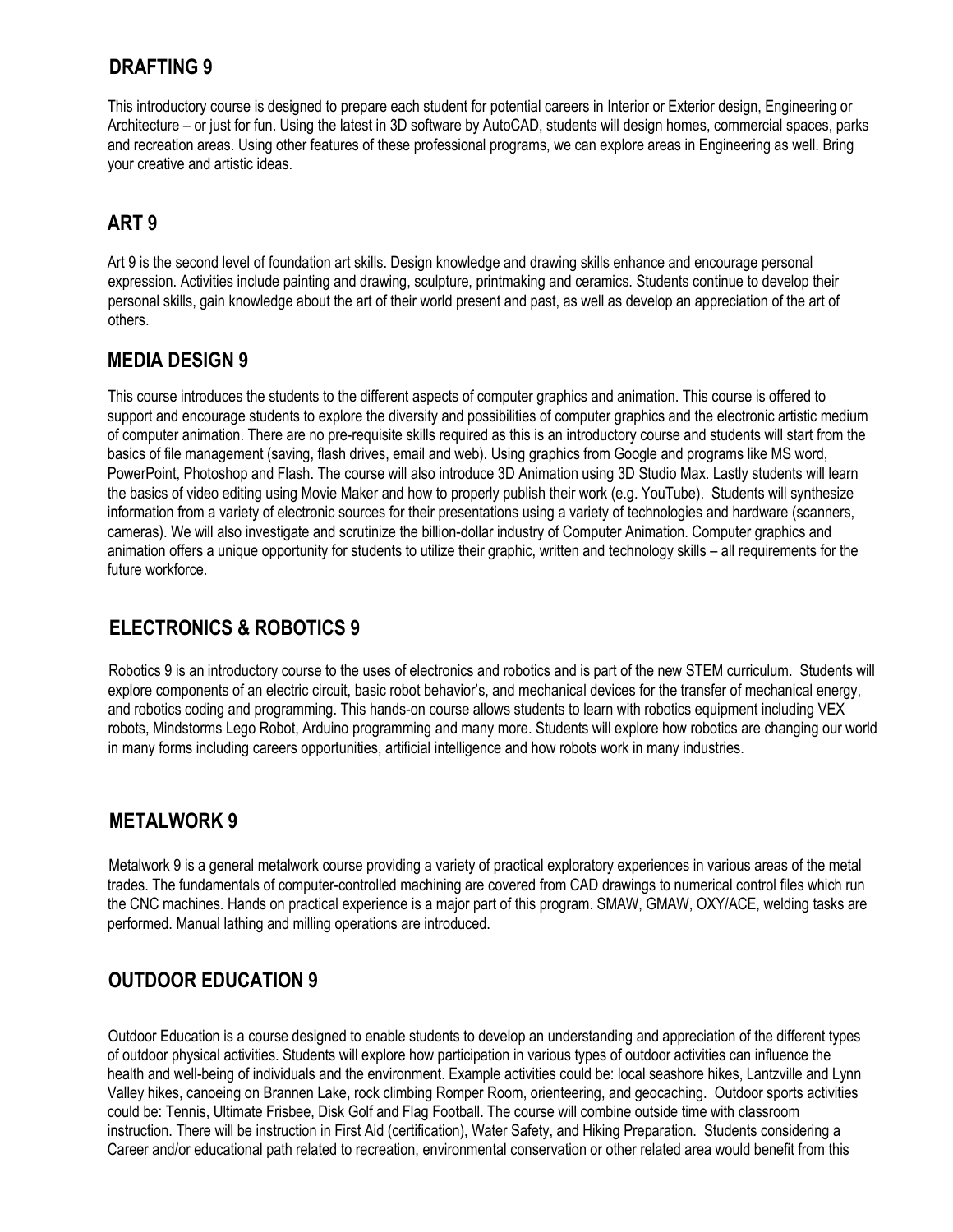curriculum (Game Warden, Recreation Programmer, Field Biologist) Also, students just wanting to learn more about participating in outdoor activities will find this course enjoyable.

#### **INFORMATION & COMMUNICATION TECHNOLOGIES 9**

This popular course introduces students to the basics of computer programming. Anyone can do it and it is fun, fun, fun! With online tutorials designed for all levels of learning, students will have the opportunity to create several projects to demonstrate what they have learned. We will dabble with webpage designs, basic game development, photo editing, animation, and keyboarding. Students will have one day per week to investigate and learn any computer skills they wish to develop on their own. This is genius time—the time to explore, and then share what you learned so we all increase our learning! Roll out the red carpet, pop the popcorn, and select this class to enjoy the times when we sit back and enjoy the films we create!

#### **DRAMA 9**

Drama 9 is a course in creative or developmental drama. We will be working on basic skills such as mime, movement, improvisation, role-playing, and speech, while developing personal skills like concentration, trust and teamwork. Students should be aware that some written work is required.

#### **MUSICAL THEATRE 9**

Thinking of auditioning for the musical next year? Want credit for all those after-school hours? Musical Theatre 9 through 12 will give you hands-on training in performance: stage, dance and choral. Roles will be auditioned in June for the production in end of November or early December of the next school year. This is an after school, curricular course meeting each Monday, Wednesday and Friday after school.

#### **YOGA 9**

What is yoga? Yoga is a practice that promotes both physical and emotional wellbeing. It builds strength and flexibility and makes you more aware of yourself and what you need to stay happy and healthy. This course offers a daily practice that will always be both active and restful. You will learn how to do yoga poses properly to get the most benefit and prevent injury. The goal is to learn poses and sequencing well enough to develop your own practice. Assessment will be based on individual progress and participation. Some anatomy will be taught in order to learn about

**FRENCH 9** 

muscles joints and movement

This course expands on and further develops the basic listening, speaking, reading and writing skills learned in French 8. Learn more about the culture and increase your communication skills through real-life themes, cultural activities and projects.

#### **SPANISH 9**

This is an introductory course which develops communication skills and cultural awareness. Learn basic communication skills in listening, speaking, reading and writing. Experience the exciting language and culture of Spanish speaking countries through real-life themes, cultural activities and projects.